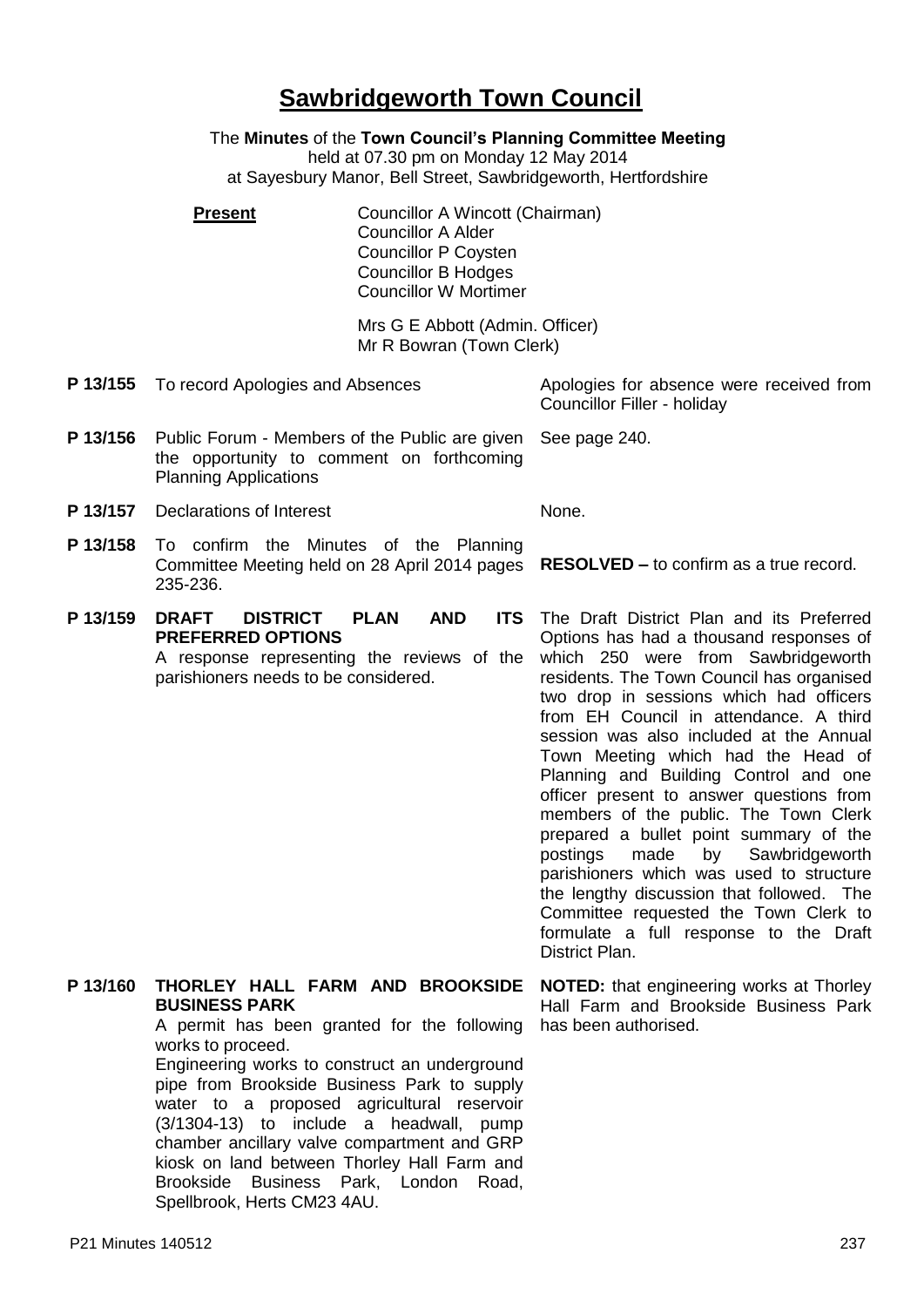French

| The Town Council has NO OBJECTION.                                                                                                                                                                                                                                                                                                                                                                                                                                                                                                                                                               |
|--------------------------------------------------------------------------------------------------------------------------------------------------------------------------------------------------------------------------------------------------------------------------------------------------------------------------------------------------------------------------------------------------------------------------------------------------------------------------------------------------------------------------------------------------------------------------------------------------|
| The Town Council OBJECTS to this<br>application. Referring to policies HSG7 (a)<br>Replacement Dwellings and<br>Infill<br>Housing Development, ENV1 (d) Design<br>and Environmental Quality and TR7 Car<br>Parking - Standards. The Committee<br>draws the Case Officer's attention to the<br>following concerns: i) there is no viable<br>alternative to car parking, ii) that a<br>considerable amount of the rear garden of<br>36 West Road has already been taken up<br>by another infill house and iii) that this would<br>further compromise the safety of pupils at<br>Mandeville School. |
| 238                                                                                                                                                                                                                                                                                                                                                                                                                                                                                                                                                                                              |

**3/14/0634/FP/FM: 25/04/14 133 West Road** Two storey rear extension – Mr Darren **Wetherell** 

**3/14/0670/FP/MP: 25/04/14 Clarklands Spar, Clarkland House,** 

# **Parsonage Lane**

Erection of 1no. 3 bedroomed dwelling – Mr Lee

Change of use of premises to massage The Town Council has **NO OBJECTION**. pallor/physiotherapy (sui generis) – Mr Barney Levy

dwelling

**Appleyard Cottage, 7 Duckling Lane** Change of use from B1 (A) (office) to C3 The Town Council has **NO OBJECTION**. (residential) to form 1no. two bedroomed

of single storey rear extension – Mr Richard Marshall

**3/14/0612/PO/NM: 23/04/14**

- 
- 

Demolition of existing outbuildings and erection

**3/14/0679/FP/FM: 01/05/14 Land R/O 36 West Road**

Single storey rear extension – Mr Richard The Town Council has **NO OBJECTION**.

**32 Knight Street** Marshall

### **3/14/0650/LB/SE: 24/04/14 32 Knight Street**

– Mr & Mrs Bruce

Hertfordshire Council.

Mrs Bruce

**3/14/0600/LB/SE: 01/05/14**

**3/14/0748/FP/SE: 01/05/14**

**3/14/0649/FP/SE: 24/04/14**

**The Old Vicarage, Sheering Mill Lane**

**The Old Vicarage, Sheering Mill Lane**

Installation of 11 photo voltaic panels to be positioned on main building and annex – Mr &

Installation of 15 photo voltaic panels to be positioned on main building, garage and annex

> **NO COMMENT.** The Town Council do not have the relevant expertise to make a comment on this application.

**NO COMMENT.** The Town Council do not have the relevant expertise to make a comment on this application.

The Town Council feel that The Old Vicarage is situated in a prominent central position in the Town and therefore the need for the photo voltaic panels to be aesthetically acceptable is paramount.

**P 13/161** To receive planning applications from East **RESOLVED** – to make the following comments on the under mentioned applications.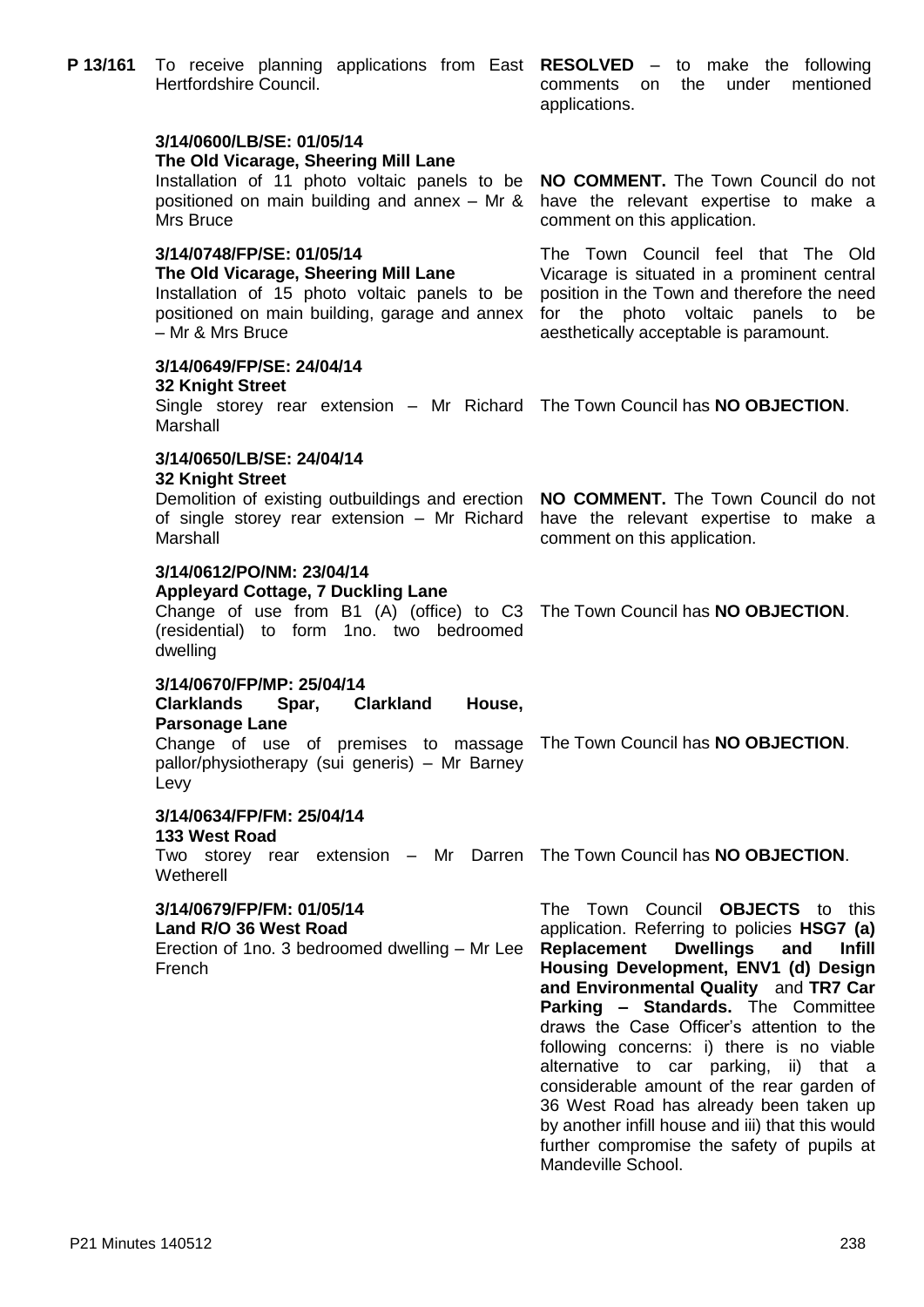|          | 3/14/0681/FP/FM: 29/04/14<br>17 Stoneleigh<br>Two storey side and rear extension, single The Town Council has NO OBJECTION.<br>storey side and front extension - Mr Paul<br>Prindiville                                                                                                                                                                                                                                     |                                                                              |
|----------|-----------------------------------------------------------------------------------------------------------------------------------------------------------------------------------------------------------------------------------------------------------------------------------------------------------------------------------------------------------------------------------------------------------------------------|------------------------------------------------------------------------------|
|          | 3/14/0738/LB/SE: 01/05/14<br>2 Fair Green<br>Replace rear French doors with bi-fold timber comment on this application.<br>doors - Ms Liz Ridler Morgan                                                                                                                                                                                                                                                                     | NO COMMENT. The Town Council do not<br>have the relevant expertise to make a |
| P 13/162 | To receive any late Planning Applications None.<br>received following the publication of this<br>Agenda.                                                                                                                                                                                                                                                                                                                    |                                                                              |
| P 13/163 | To note Planning Decisions received from East NOTED: the report on planning application<br>Hertfordshire Council.                                                                                                                                                                                                                                                                                                           | decisions now received.                                                      |
|          | 3/13/1654/FP/NM<br><b>Redricks Lakes, Redricks Lane</b><br>Use of the land for fishing, swimming, shooting,<br>Segway hire, weddings and functions. Erection of<br>marquee between 1 <sup>st</sup> March & 30 <sup>th</sup> September; the<br>retention of an associated storage container; the<br>extension of hard standing to form an access to the<br>marquee and the change of use of land for overflow<br>car parking | <b>Refused</b><br>(No objection)                                             |
|          | 3/14/0016/FP/SE<br><b>5 Bluebell Walk</b><br>Erection of residential annexe (building previously<br>approved a garage under ref. 3/10/1997/FP)                                                                                                                                                                                                                                                                              | <b>Refused</b><br>(Strongly objects)                                         |
|          | 3/14/0377/FP/SE<br><b>1 Maylins Drive</b><br>Extension and subdivision of existing dwelling to Refused<br>create 2no. 2 bed dwellings with associated parking                                                                                                                                                                                                                                                               | (Objects)                                                                    |

The Meeting closed at 09.00 pm

| Signed<br>ञ |  |
|-------------|--|
|             |  |

**Dated**\_\_\_\_\_\_\_\_\_\_\_\_\_\_\_\_\_\_\_\_\_\_\_\_